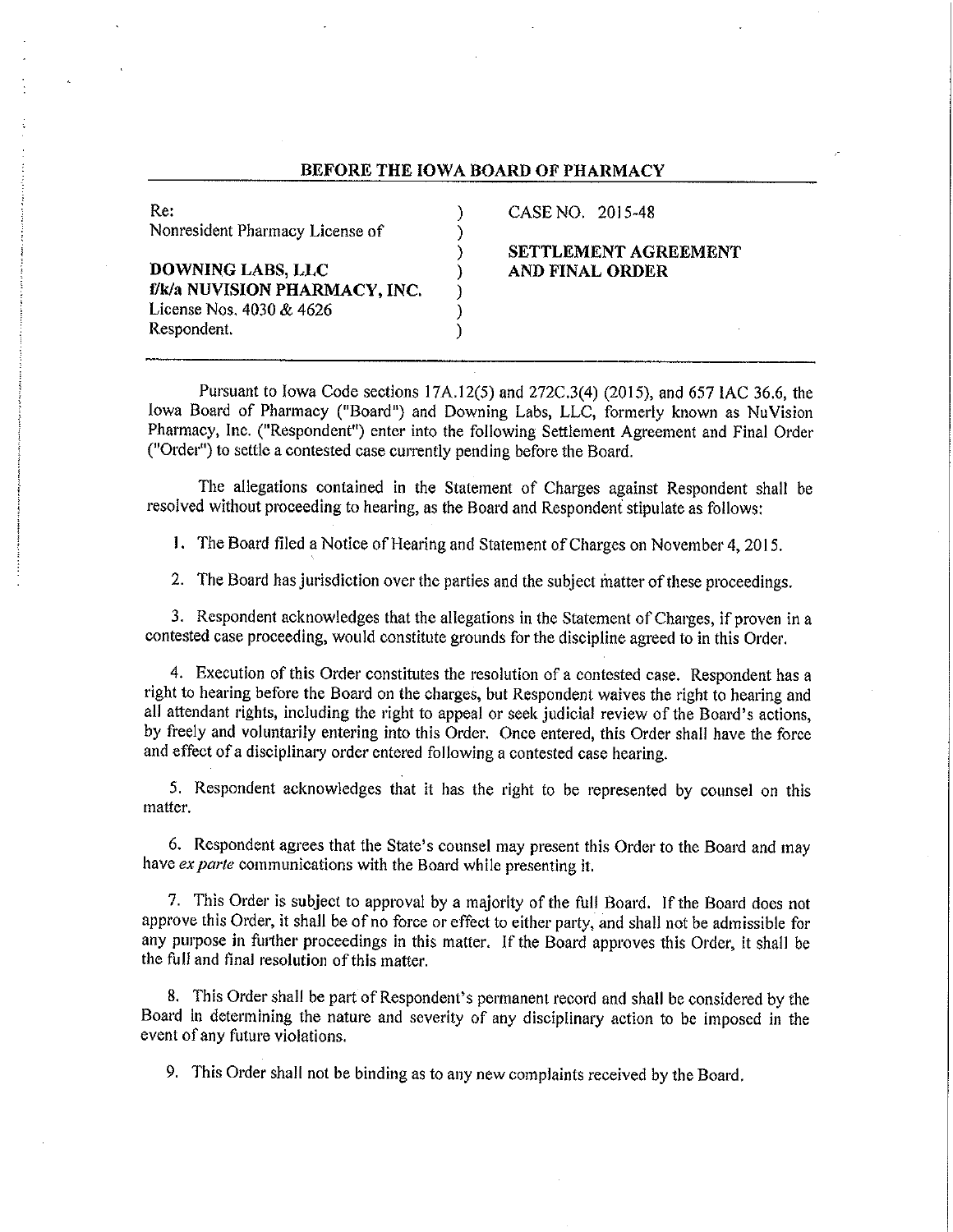10. Respondent understands the Board is required by federal law to report any adverse action to the National Association of Boards of Pharmacy's Disciplinary Clearinghouse and the National Practitioner Data Bank.

11. This Order, when fully executed, is a public record and is available for inspection and copying in accordance with the requirements of Iowa Code chapters 22 and 272C.

12. The Board's approval of this Order shall constitute a FINAL ORDER of the Board.

#### IT IS THEREFORE ORDERED:

13. NuVision Pharmacy agrees to pay a CIVIL PENALTY in the amount of five-thousand dollars (\$5000) no later than March 11, 2016. This civil penalty shall be made payable to the Treasurer of Iowa. The civil penalty should be mailed to the Iowa Board of Pharmacy, Attn: Debbie Jorgenson, 400 SW Eighth Street, Suite E, Des Moines, IA 50309. All civil penalty payments shall be deposited into the State of lowa general fund. This civil penalty is considered discipline against NuVision Pharmacy only and resolves Counts I and II in the Statement of Charges in case 2015-48. Downing Labs is responsible for ensuring that the civil penalty is paid on behalf of NuVision Pharmacy.

14. Effective immediately, nonresident pharmacy license #4030 is hereby cancelled.

15. Effective immediately, Downing Labs shall be issued a new nonresident pharmacy license number. Downing Labs is issued nonresident pharmacy license #4626.

16. Downing Labs, nonresident pharmacy license #4626, is hereby CITED for failing to timely submit a new application for pharmacy license changes and WARNED that failure to comply with the laws and rules governing the practice of pharmacy in the future could result in further discipline. This citation and warning is considered discipline against Downing Labs only and resolves Count III in the Statement of Charges in case 2015-48.

17. Respondent agrees to follow all federal and state laws and regulations governing the practice of pharmacy and compounding. Respondent agrees to abide by the terms of any agreements with the FDA.

18. Should Respondent violate the terms of this Order, the Board may initiate action to impose other licensee discipline as authorized by Iowa Code chapters 147, 155A, and 272C and 657 IAC 36.

This Settlement Agreement and Final Order is voluntarily submitted by Respondent to the Board for its consideration on the  $\prod$  day of  $\Box$   $\partial \cap \cup \partial \cap \cup$ 2016.

DOWNING LABS, LLC f/k/a NUVISION PHARMACY, INC. Respondent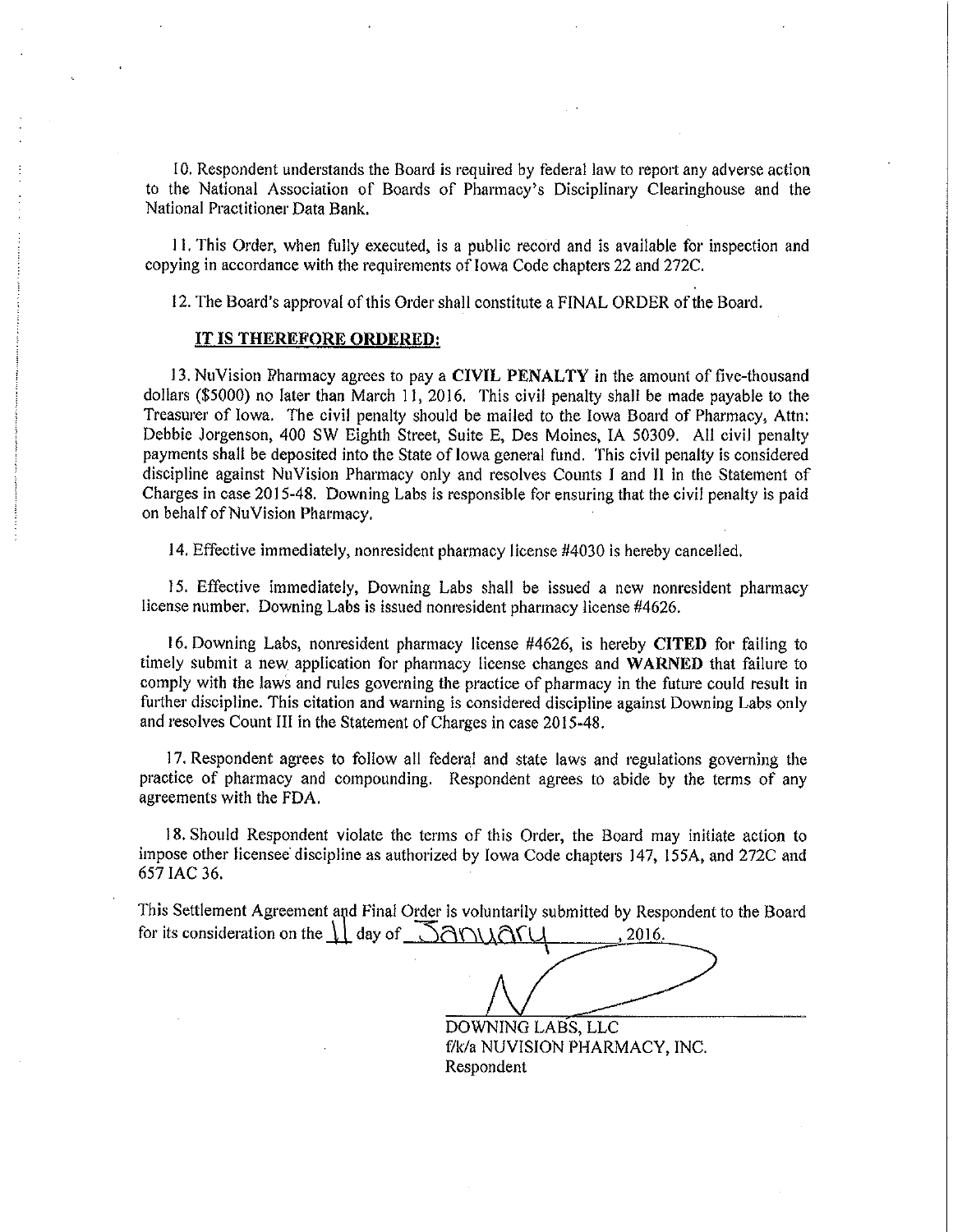$By$ . acknowledges this signature, s/he is the bMniv for Downing Labs, LLC f/k/a NuVision Pharmacy, Inc. and is authorized to sign this Settlement Agreement and Final Order on behalf of Downing Labs, LLC f/k/a NuVision Pharmacy, Inc.

This Settlement Agreement and Final Order is approved by the Iowa Board of Pharmacy on the 12th day of <u>January</u> 2016.

 $\eta$ Chairperson

Iowa Board of Pharmacy

Copy to:

Laura Steffensmeier **Assistant Attorney General** Licensing & Administrative Law Division Iowa Department of Justice Hoover Building, 2<sup>nd</sup> Floor Des Moines, IA 50319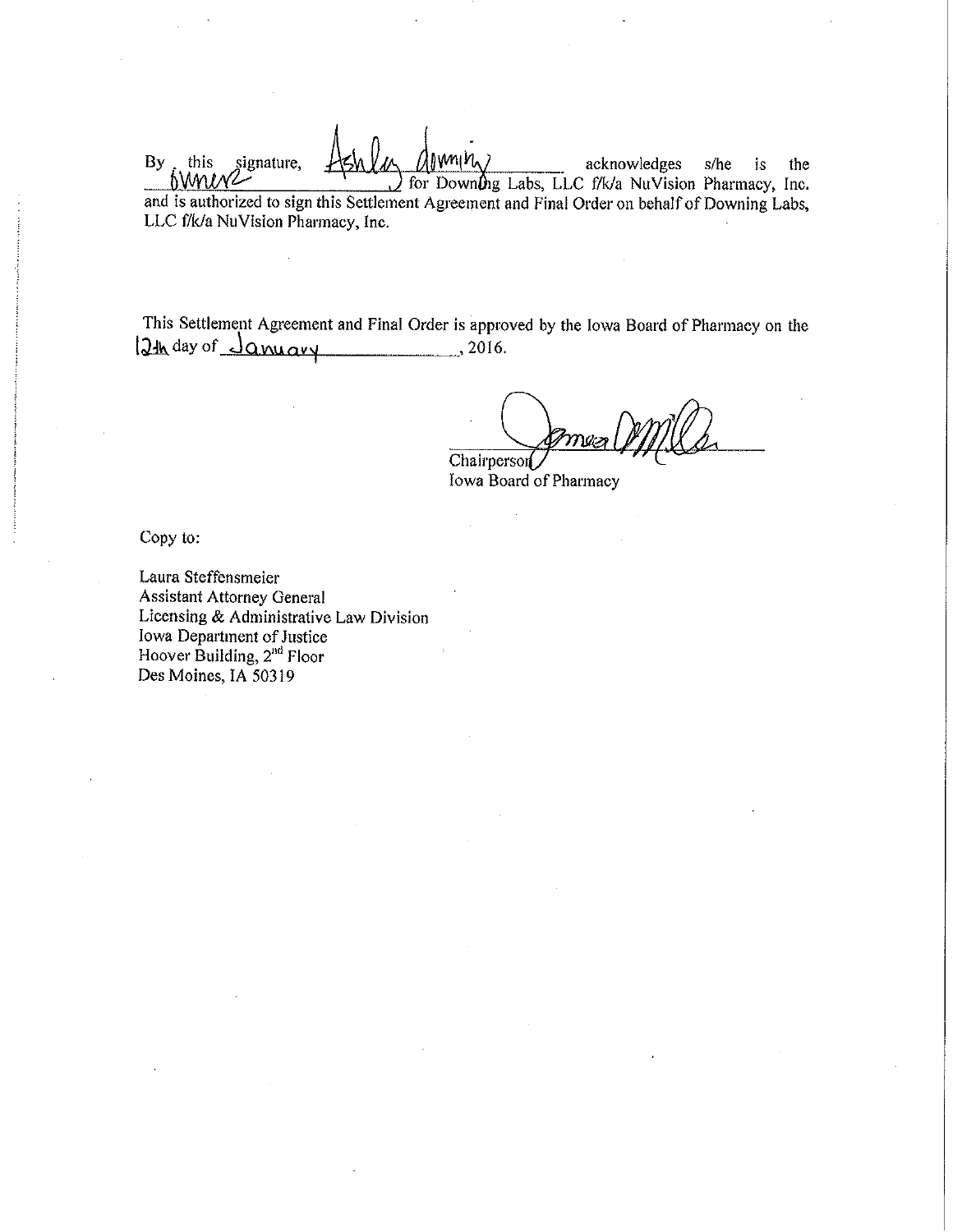# **BEFORE THE IOWA BOARD OF PHARMACY**

Re: (2015-48) CASE NO. 2015-48 Nonresident Pharmacy License of  $)$ 

**DOWNING LABS, LLC**  $\qquad$  **STATEMENT OF CHARGES**<br>License No. 4030  $\qquad$ License No. 4030 Respondent.

# ) **NOTICE OF HEARING AND**

**COMES NOW** the Iowa Board of Pharmacy ("Board") and files this Notice of Hearing and Statement of Charges against Downing Labs, LLC ("Respondent"), 4001 McEwen Road, Suite 110, Dallas, Texas 75244, pursuant to Iowa Code sections 17A.12(2), 17A.18(3), and 272C.3(l)"e", and 657 IAC 35.5 and 36.5. Respondent's Iowa nonresident pharmacy license number 4030 is currently active through December 31, 2015.

#### **A. TIME, PLACE, AND NATURE OF HEARING**

Hearing. A disciplinary contested case hearing shall be held on January */2,* 2016, before the Board. The hearing shall be held during the morning session beginning at 9:00 a.m. and shall be located in the Board conference room located at the Iowa Board of Pharmacy Office, 400 S.W. 8<sup>th</sup> Street, Suite E, Des Moines, Iowa, 50309-4688.

Answer. Within twenty (20) days of the date you are served this Notice of Hearing and Statement of Charges, you may file an Answer pursuant to 657 IAC 35.11. The Answer should specifically admit, deny, or otherwise answer all allegations contained in sections C and D of this Notice of Hearing and Statement of Charges.

Filing of Pleadings. Pleadings shall be filed with the Board at the following address: Iowa Board of Pharmacy, 400 S.W. 8<sup>th</sup> Street, Suite E, Des Moines, Iowa, 50309-4688.

Presiding Officer. The Board shall serve as presiding officer, but the Board may request an Administrative Law Judge from the Department of Inspections and Appeals make initial rulings on prehearing matters, and be present to assist and advise the Board at hearing.

Pre-hearing Conference. Any paity may request a prehearing conference in accordance with 657 IAC 35.15 to discuss issues related to the hearing.

Hearing Procedures. The procedural rules governing the conduct of the hearing are found at 657 IAC 35. At the hearing, you may appear personally or be represented by counsel at your own expense. You will be allowed the opportunity to respond to the charges against you, to produce evidence on your behalf on issues of material fact, cross-examine witnesses present at the hearing, and examine and respond to any docmnents introduced at the hearing. If you need to request an alternative time or date for the hearing, you must comply with the requirements in 657 IAC 35.16. The hearing may be open to the public or closed to the public at your discretion.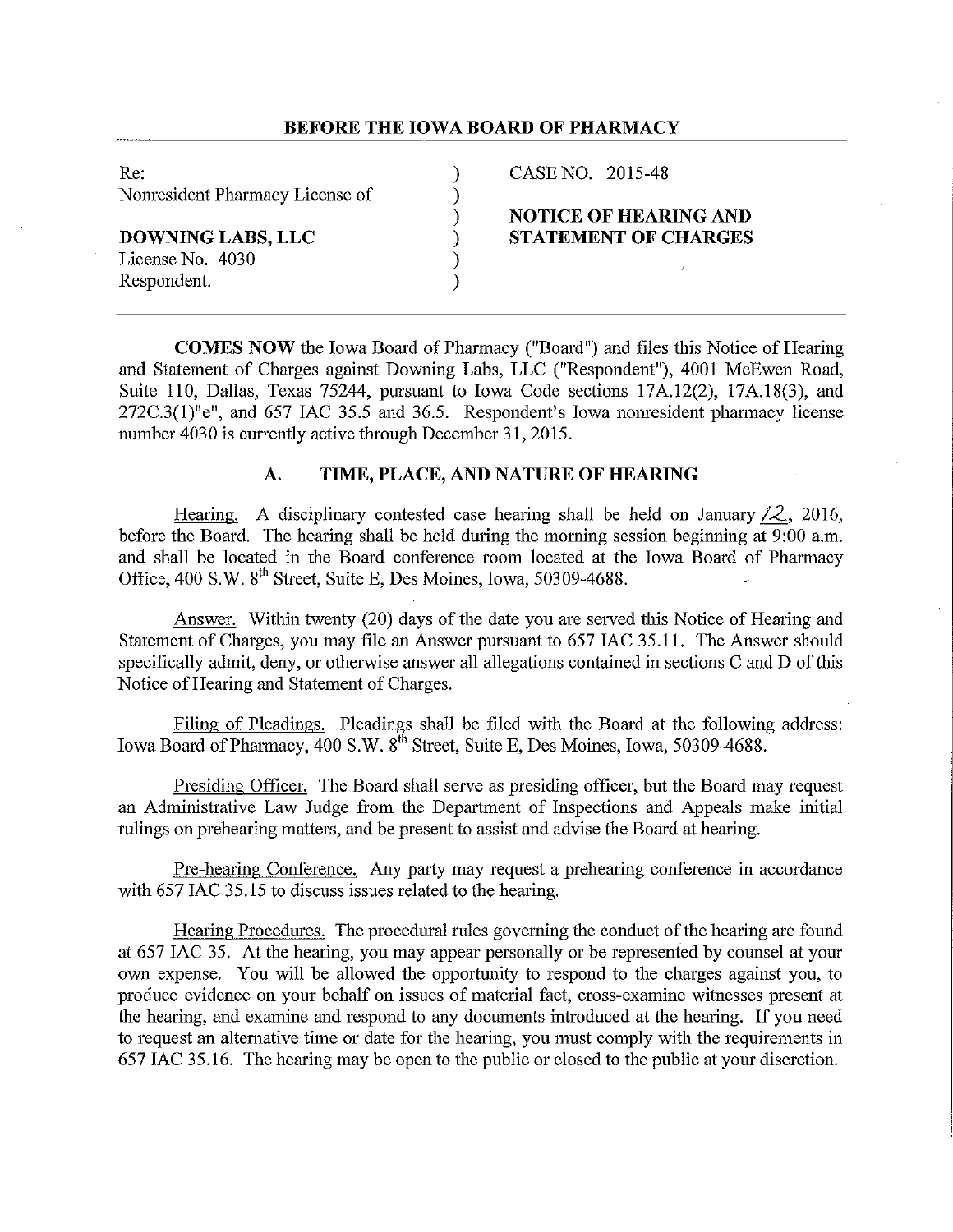Prosecution. The Office of Attorney General is responsible for representing the public interest (the State) in this proceeding. Copies of pleadings should be provided to counsel for the State at the following address:

> Laura Steffensmeier Assistant Attorney General Iowa Attorney General's Office 2<sup>nd</sup> Floor, Hoover State Office Building Des Moines, Iowa 50319

Ms. Steffensmeier can also be reached by phone at (515) 281-6690 or by e-mail at laura.steffensmeier@iowa.gov.

Communications. You may contact the Board office at (515) 281-5944 with questions regarding this notice and other matters relating to these disciplinary proceedings. You may not contact individual Board members in any manner, including by phone, letter, or e-mail, regarding this Notice of Hearing and Statement of Charges. Board members may only receive information about the case when all parties have notice and the opportunity to participate, such as at the hearing or in pleadings you file with the Board office and serve upon all parties in the case.

# **B. LEGAL AUTHORITY AND JURISDICTION**

Jurisdiction. The Board has jurisdiction in this matter pursuant to Iowa Code chapters 17A, 147, 155A, and 272C (2015).

Legal Authority. If any of the allegations against you are founded, the Board has authority to take disciplinary action against you under Iowa Code chapters 147, 155A, and 272C, and 657 IAC 36.

Default. If you fail to appear at the hearing, the Board may enter a default decision or proceed with the hearing and render a decision in your absence, in accordance with Iowa Code section 17A.12(3) and 657 IAC 35.21.

#### **C. CHARGES**

#### **COUNT I**

#### **OUT-OF-STATE DISCIPLINE**

Respondent is charged with violating the pharmacy or drug laws or rules of another state while under the jurisdiction of that state, pursuant to Iowa Code section 155A.13A(3), and 657 IAC 19.10 and 36.1(4)"ad".

#### **COUNT II**

#### **FAILURE TO NOTIFY OF DISCIPLINE**

Respondent is charged with failing to notify the board within 30 days after a final decision entered by the licensing authority of another state, territory, or country which decision resulted in a license or registration revocation, suspension, or other disciplinary sanction, pursuant to Iowa Code section 155A.13A(3), and 657 IAC 19.10 and 36.1(4)"k".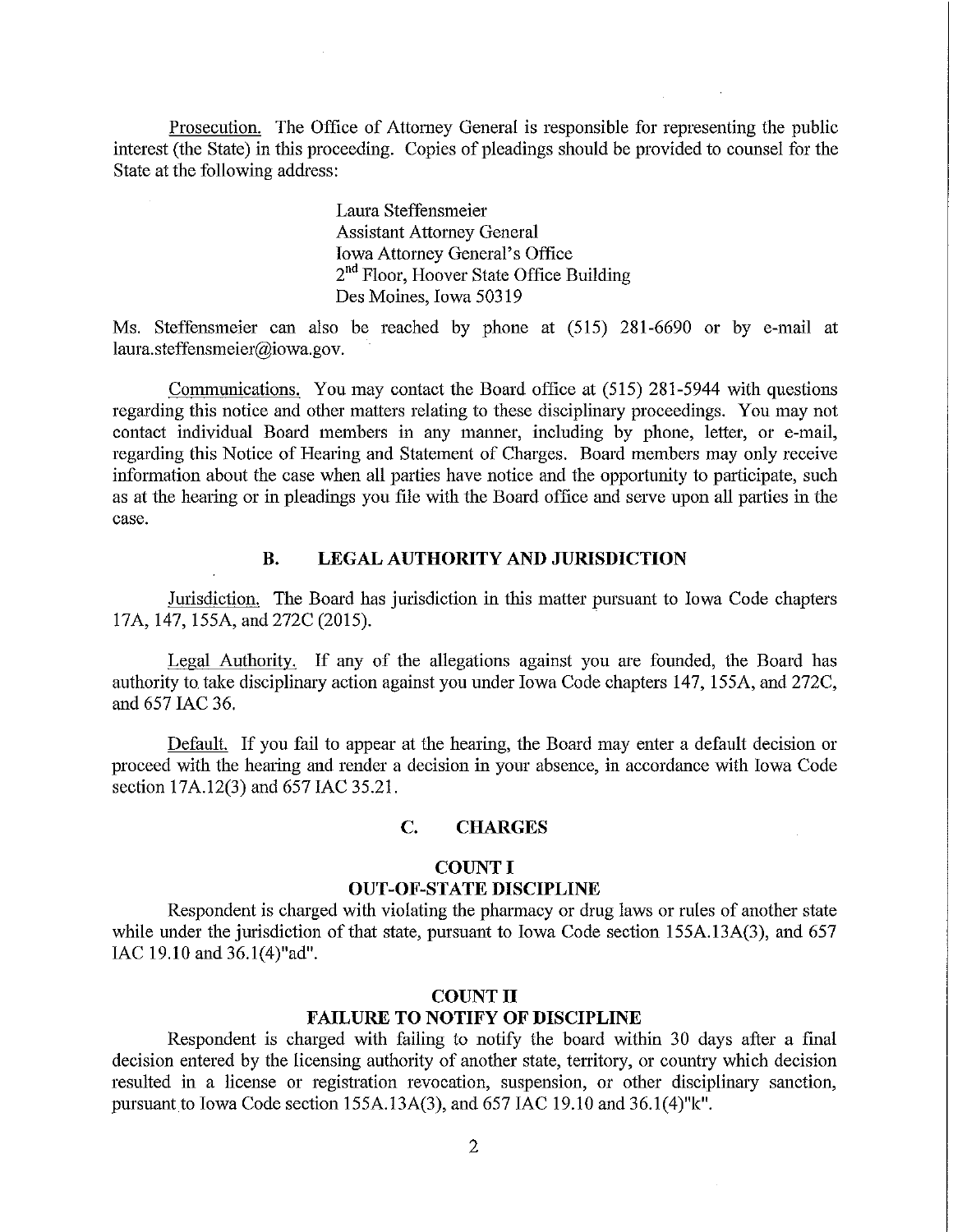### **COUNT III**

# **FAILURE TO SUBMIT APPLICATION FOR PHARMACY LICENSE CHANGES**

Respondent is charged with failing to timely submit an application for a change in ownership or name in violation of 657 IAC 8.35(6), pursuant to Iowa Code section 155A.13A(3), and 657 IAC 19.10 and 36.1(4)"u".

## **D. FACTUAL CIRCUMSTANCES**

1. Respondent became licensed as an Iowa nonresident pharmacy in October 2011. When initially licensed, Respondent was operated under the name NuVision Pharmacy, Inc. and was owned by JDB Trust.

2. From approximately May 1, 2013, until approximately January 15, 2014, Ashley Downing was the sole director for Nu Vision Pharmacy, Inc.

3. On January 15, 2014, Respondent's name changed from NuVision Pharmacy, Inc. to Downing Labs, LLC, and ownership was transferred from JDB Trust to Christopher and Ashley Downing. The Texas State Board of Pharmacy issued Respondent a Texas pharmacy license in the name of Downing Labs on June 25, 2014.

4. In September, 2014, the Food and Drug Administration requested that Respondent issue a recall of all sterile drug products based on findings from an inspection conducted from June 3 through July 16, 2014, and based on testing performed on product lots produced between June 2013 and May 2014. Respondent declined to recall its sterile drug products.

5. On July 31, 2014, the Michigan Board of Pharmacy issued an Order of Summary Suspension, which immediately suspended Respondent's Michigan pharmacy and controlled substance licenses. The suspension was based on Respondent's refusal to initiate a recall of its compounded products. On June 10, 2015, the Michigan Board of Pharmacy issued a Consent Order that dissolved the summary suspension and indefinitely suspended Respondent until such time as it successfully completes an inspection by the National Association of Boards of Pharmacy. To date, Respondent's Michigan pharmacy license has the status "Lapsed -Suspended."

6. On October 14, 2014, the Board received a renewal application from Respondent, which also indicated it was an application for a name change from NuVision Pharmacy, Inc. to Downing Labs, LLC, and an ownership change from JDB Trust to Christopher and Ashley Downing. The application did not disclose any discipline.

7. On February 2, 2015, the Virginia Board of Pharmacy issued an Order of Mandatory Suspension, which immediately suspended Respondent's Virginia non-resident pharmacy registration. The suspension was based on the Michigan Order. To date, Respondent's Virginia non-resident pharmacy registration is suspended.

8. None of the disciplinary orders issued were timely reported to the Board.